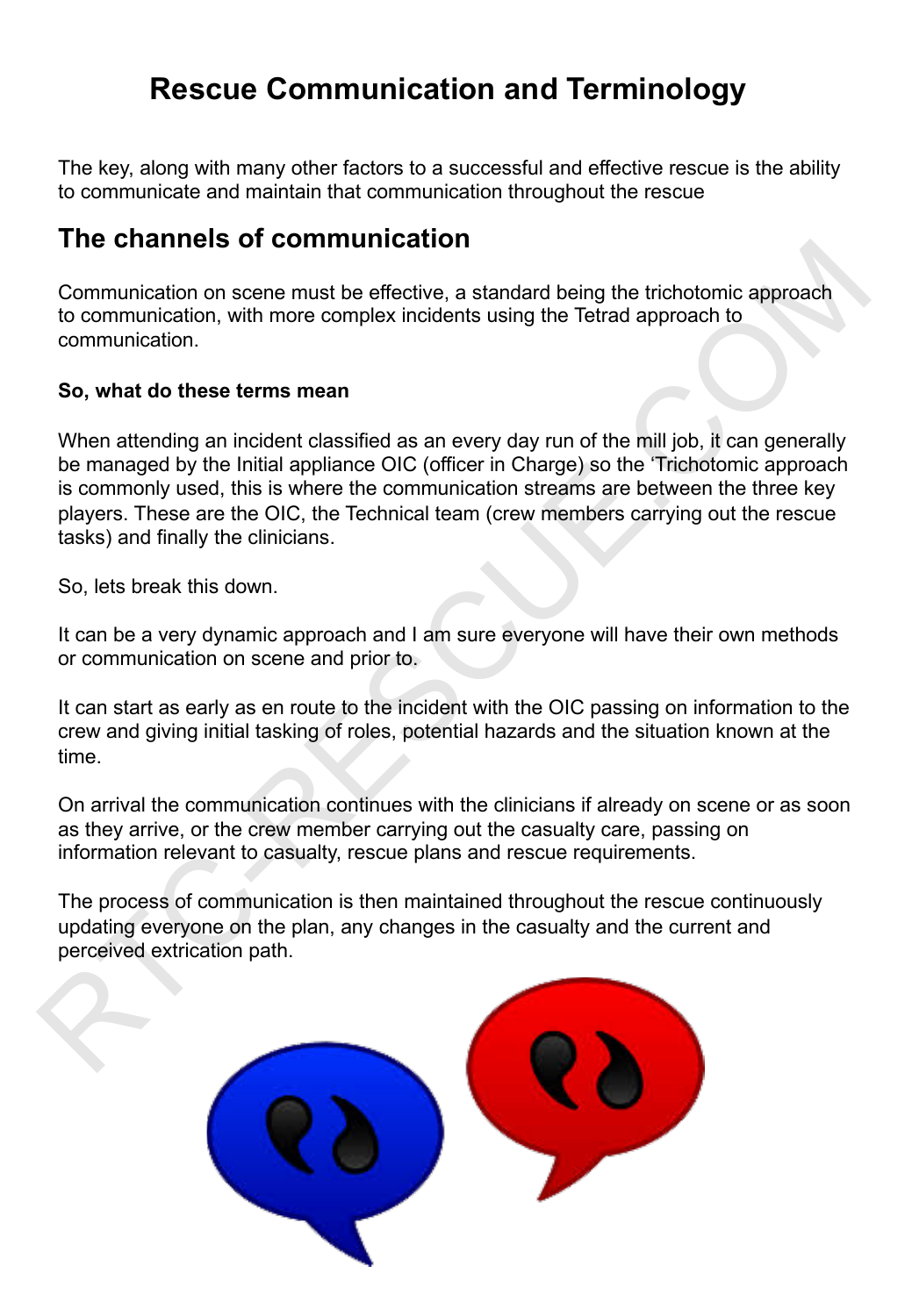The trichotomic approach to communication has been proven to be very effective if it is achieved from the onset, the three main streams are the OIC, Technical team (firefighters - rescue team) and the Clinicians (on scene medics)



The trichotomic approach is the need to maintain good regular communication between all three streams is paramount to the effectual planning and orchestration of an effective rescue scene between all three agencies

The OIC must brief the technical team on the casualty situation and some basic information such as Name, known and potential injuries and the rescue plan that is relevant at that point in time.

The technical team need to feedback to the OIC and clinicians any information that could affect the rescue plan or have an adverse effect on the casualty's situation, another important factor for the technical team is to try and achieve the needs of the clinicians and feed this back to the OIC, the technical team should also be pre-warning the clinicians of any tasks that may have an impact on casualty treatment or the safety of both clinician or casualty, such as debris, noise and other hazards.

The Clinicians need to communicate with the technical team so that everyone knows the casualty's situation and the perceived plan, also if any of the rescue tasks are having a negative impact on the casualty or medical interventions. They also need to communicate with the OIC to inform them of any changes or timeframes for release. The OIC and Clinicians also need to both agree the rescue plan and update each other regularly.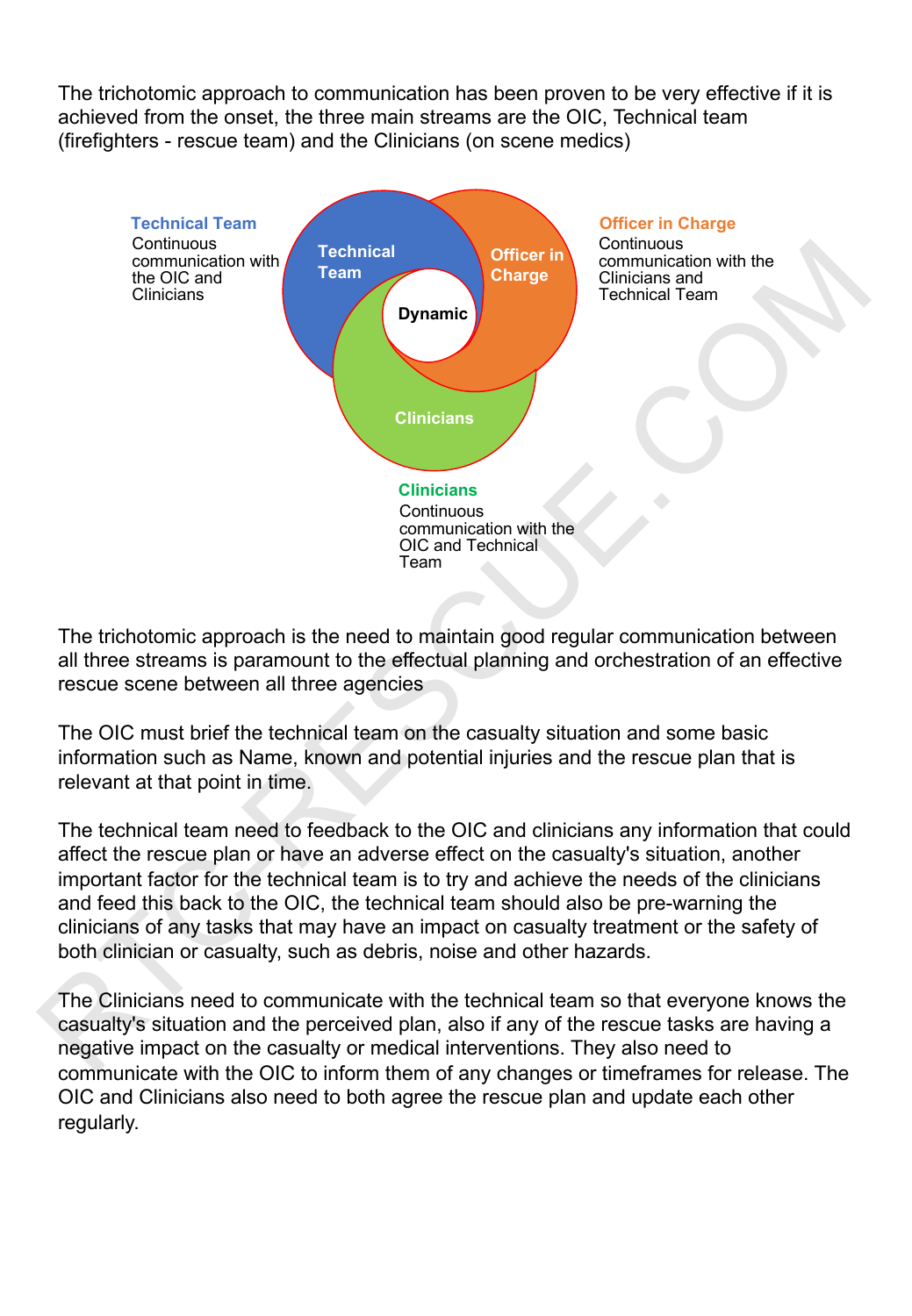# **The Tetrad approach to communication**

The Tetrad approach is simply where we have a larger rescue scene or more complex rescue. Where the rescue plan is now being managed by a sector commander or rescue competent person and the OIC has taken a step back to manage the overall scene and maintain a Multi agency management position.

In this case the  $4<sup>th</sup>$  communication stream will be from the OIC to the Sector Commander and then from the Sector commander to the Technical team and the Clinicians.

Only the information needed for the OIC to manage the rescue scene is passed on from the sector commander, the OIC must refrain from getting too involved and trying to manage the rescue plan, when this happens the effective management and communications can quickly become diluted impacting the rescue.



An exception to the rule is if the OIC needs to step in due to safety issues or the plan not being managed effectively or a simple nudge in the right direction is needed.

# **Terminology**

An area that tends to attract some good discussions between rescuers and clinicians, sometimes leading to confusion on scene, which we could all agree doesn't help the rescue or promote a cohesive team approach.



Yes, of course its important, we need to all understand what is going to happen and the terminology used needs to be simple and relevant to the situation and something that we are all familiar with. There are naturally variants between services and possibly something that will remain.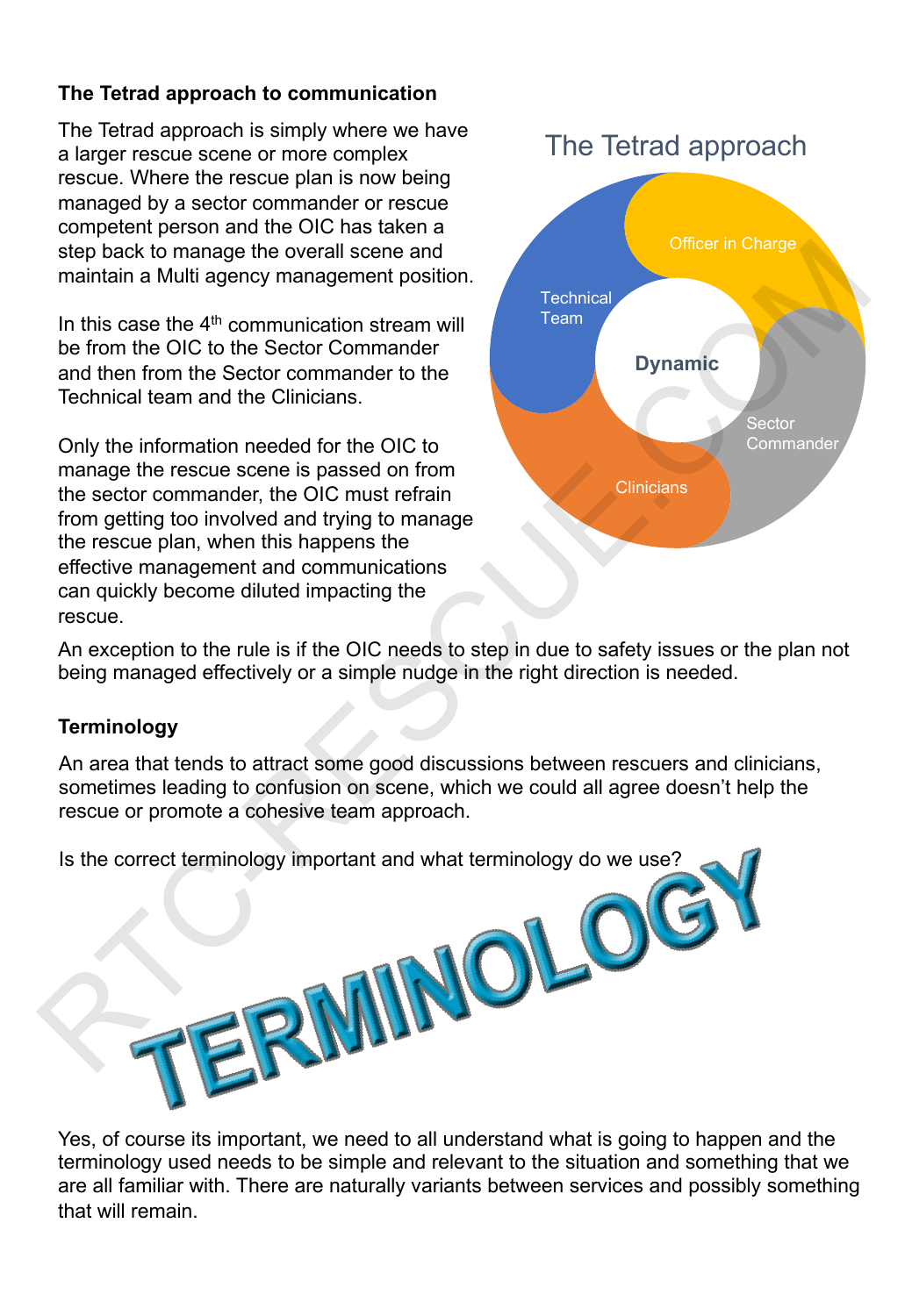This itself raises the question of how important is it and what is the solution

Everyone needs to know what is going to happen and how, the only way to achieve this is with very good communication as already discussed. With an understanding of the terminology that's going to be used, as I have already mentioned there are going to be variants, so what is the answer?

There will be many solutions depending on who you talk to, we need a joined up approach as I have witnessed some excellent teamwork and space creation, only for it to be destroyed by poor casualty handling and communication during the extrication & packaging stage of the rescue.

We all know that there needs to be one person only, overseeing the removal of a casualty from a vehicle, with primary control being from the person managing the head / c-spine.

How many time have we witnessed a casualty removal where we have either lost momentum or there are so many people submitting their thoughts, the situation becomes out of control. Its an area of rescue that needs to be managed well with a clear person orchestrating this stage of the rescue. sprocha se I have witnessed some excellent teamwork and space creation, only for it<br>to be destroyed by poor casually handling and communication during the extrication &<br>packaging stage of the rescue.<br>We all know that there

The moving of a casualty from a vehicle can be a complex process and one that needs great control and understanding of the process from all those involved.

Some of the common terminology used:

# *Before you start the extrication and packaging of the casualty, make sure everyone is switched on and knows what the plan is and what's going to happen.*

Not effective:

#### **Is everyone ready**

Try not to use this term, you will then end up waiting for everyone to answer, which in turn will delay things, especially if people are not paying attention.

#### **Distance – 6 inches, 12 inches, 1 foot**

Do not use distances, such as "we are going to slide them up the board 6 inches" what does this really mean to you, I'm sure everyone's 6 inches will be a different distance, this does not help.